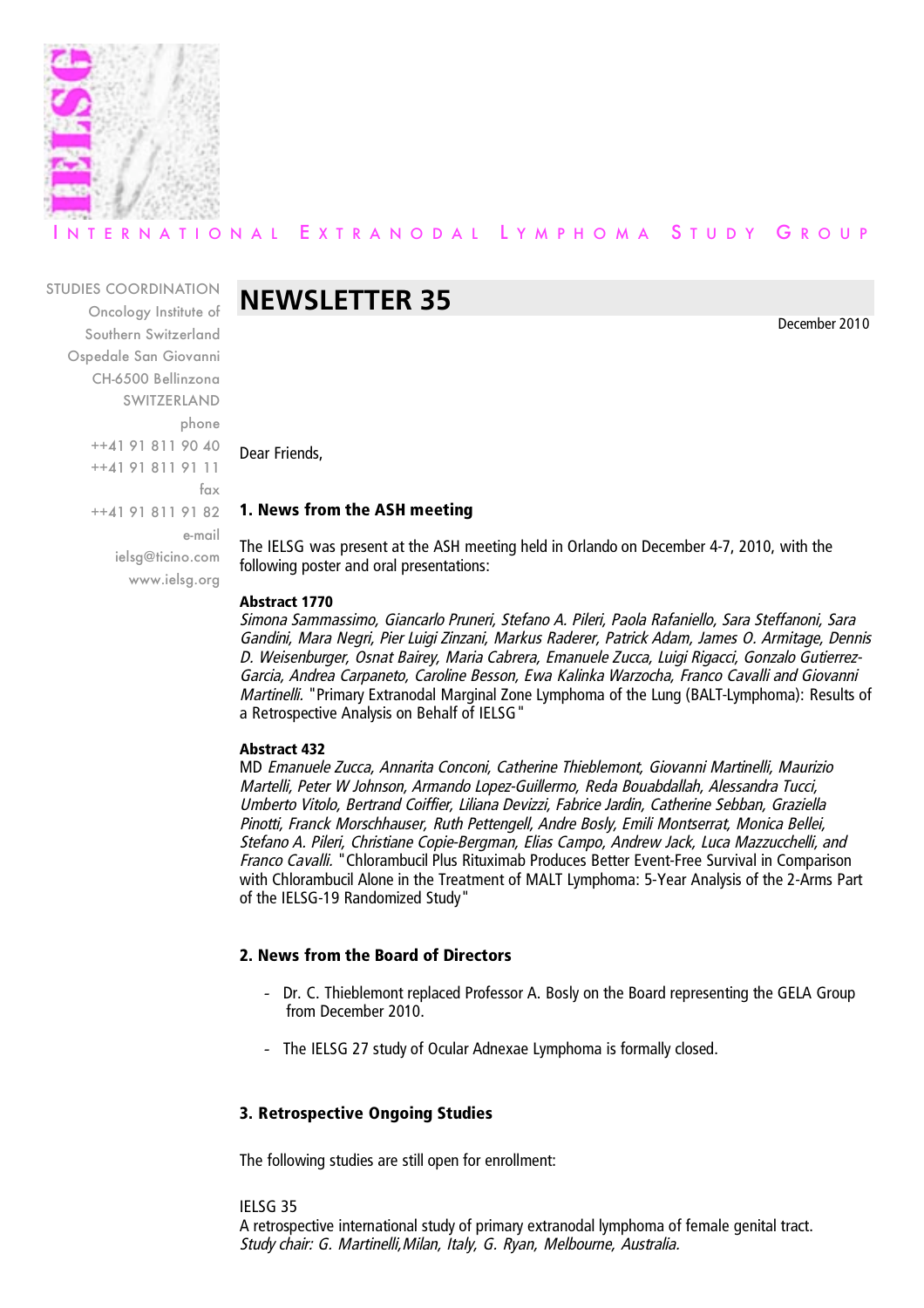#### IELSG 31

A retrospective international study of primary extranodal follicular lymphoma Study chair: E. Zucca, Bellinzona, Switzerland, B. Pro, Houston, USA, M. Federico, Modena, Italy, A. Guillermo Lopez, Barcelona, Spain.

IELSG 29

A retrospective study on primary bone marrow lymphoma. Study chair: M. Rozman, A. Martínez-Pozo, C. Agostinelli, K. M. Hebeda, E. Matutes, M. Ponzoni, A. Ferreri, Milan, Italy, C. Campidelli, Bologna, Italy, A. López-Guillermo, Barcelona, Spain, S. Pileri, Bologna, Italy, E. Campo, Barcelona, Spain.

IELSG 28

A retrospective international clinico-pathological study of primary extranodal marginal zone lymphoma of the lung (BALT-lymphoma). Study chair: G. Martinelli, Milan, Italy, P.L. Zinzani, Bologna, Italy.

IELSG 17 Multi-institutional retrospective analysis of intravascular lymphomatosis. Study chair: A. Ferreri and M. Ponzoni, Milan, Italy.

# 4. 14<sup>th</sup> IELSG Annual Meeting

As previously announced the IELSG meeting will be held in Paris, France March 11-12, 2011

| address | <b>Novotel Paris Gare Montparnasse</b>                                           |
|---------|----------------------------------------------------------------------------------|
|         | F-75015 Paris, 17, rue du Cotentin                                               |
| phone   | +33 1 53 91 23 71                                                                |
| fax     | +33 1 53 91 23 74                                                                |
| e-mail  | H5060-SB@accor.com                                                               |
| website | http://www.novotel.com/fr/hotel-5060-novotel-paris-gare-montparnasse/index.shtml |

#### Registration

Registration for the meeting is free of charge and should be done online at www.ielsg.org/meetingsfr.html Deadline: February 11, 2011

#### Accommodation

Get in touch with us to book your room (special discount rate of 150 Euro per night, single room). Room booking DEADLINE is February 23, 2011. Please note that cancellation after this date or "no show" will be charged to the participant.

#### 5. Novel IELSG Publications in 2010

*Conconi A, Martinelli G, Lopez-Guillermo A, Zinzani PL, Ferreri AJ, Rigacci L, Devizzi L, Vitolo U, Luminari S, Cavalli F, Zucca E.* Clinical activity of bortezomib in relapsed/refractory MALT lymphomas: results of a phase II study of the International Extranodal Lymphoma Study Group (IELSG).Ann Oncol. 2010 Sep 1. [Epub ahead of print]

*Mian M, Marcheselli L, Luminari S, Federico M, Cantonetti M, Sarris AH, Rossi A, Rambaldi A, Frontani M, Devizzi L, Gianni AM, Busetto M, Berti E, Martinelli G, Tsang RW, Ferreri AJ, Pinotti G, Pogliani E, Zucca E, Cortelazzo S.* CLIPI: a new prognostic index for indolent cutaneous B cell lymphoma proposed by the International Extranodal Lymphoma Study Group (IELSG 11). Ann Hematol. 2010 Sep 25. [Epub ahead of print]

*Joerger M, Huitema AD, Krähenbühl S, Schellens JH, Cerny T, Reni M, Zucca E, Cavalli F, Ferreri AJ.* Methotrexate area under the curve is an important outcome predictor in patients with primary CNS lymphoma: A pharmacokinetic-pharmacodynamic analysis from the IELSG no. 20 trial. Br J Cancer. 2010 Feb 16;102(4):673-7.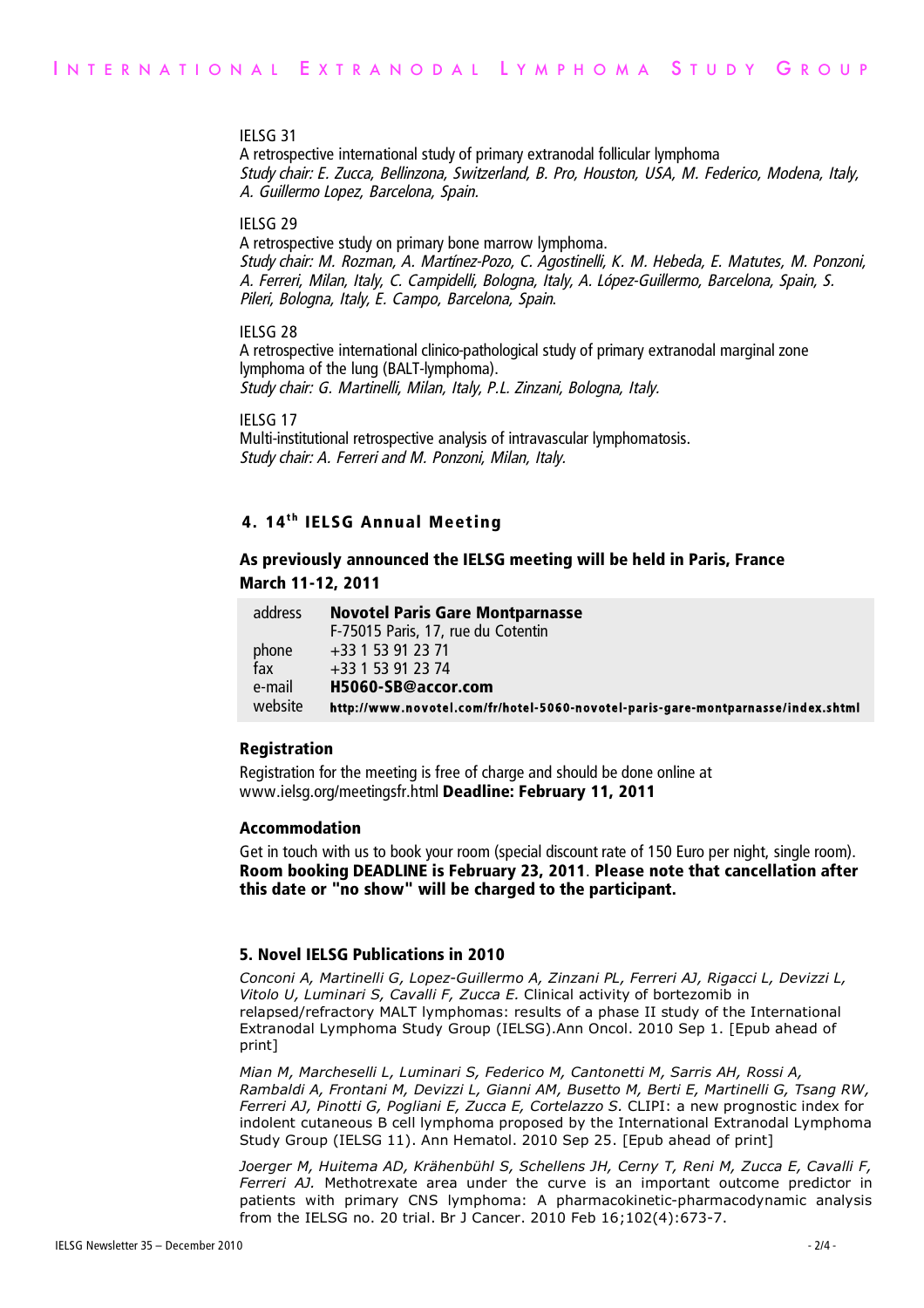# SEASON'S GREETINGS



(Fresco - S. Maria delle Grazie - Bellinzona, Switzerland)

Looking forward to seeing you in Paris for another fruitful meeting.

Best wishes,

F. Cavalli, E. Zucca, A. Conconi, C. Morinini, E. Porro, M. Bertini

P.S. Enclosed you will find the preliminary program.